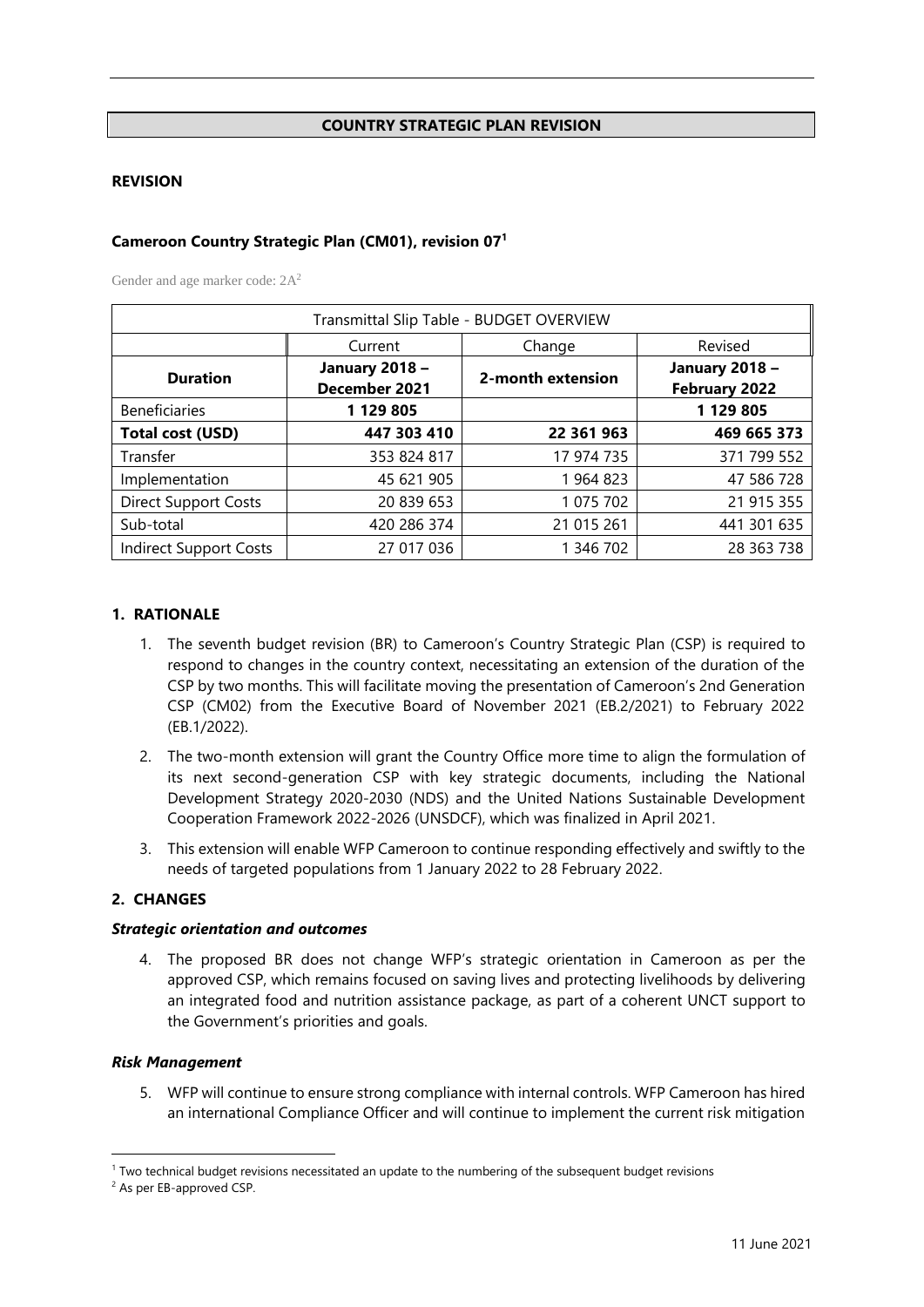measures. Additionally, WFP will continue working actively on securing new resources to ensure the CSP is well-funded, including for the two-month extension.

## *Beneficiary analysis*

6. The proposed BR7 does not affect the number of planned beneficiaries. However, food and CBT requirements will increase due to the two-month extension

|                           | TABLE 1: DIRECT BENEFICIARIES BY STRATEGIC OUTCOME, ACTIVITY & MODALITY |                |                                                                                                                                                                                                                                                                                                                                                                                                                                                                                                                                                                                                                                                                                                                                                                                                                                                                                                                                                                                                                           |                       |                       |                |                        |           |  |  |  |
|---------------------------|-------------------------------------------------------------------------|----------------|---------------------------------------------------------------------------------------------------------------------------------------------------------------------------------------------------------------------------------------------------------------------------------------------------------------------------------------------------------------------------------------------------------------------------------------------------------------------------------------------------------------------------------------------------------------------------------------------------------------------------------------------------------------------------------------------------------------------------------------------------------------------------------------------------------------------------------------------------------------------------------------------------------------------------------------------------------------------------------------------------------------------------|-----------------------|-----------------------|----------------|------------------------|-----------|--|--|--|
| SO                        | Activity<br>#                                                           | Transfer       |                                                                                                                                                                                                                                                                                                                                                                                                                                                                                                                                                                                                                                                                                                                                                                                                                                                                                                                                                                                                                           | Women                 | Men                   | Girls          | Boys                   | Total     |  |  |  |
|                           |                                                                         |                |                                                                                                                                                                                                                                                                                                                                                                                                                                                                                                                                                                                                                                                                                                                                                                                                                                                                                                                                                                                                                           | $(18 + \text{years})$ | $(18 + \text{years})$ | $(0-18$ years) | $(0-18 \text{ years})$ |           |  |  |  |
|                           |                                                                         |                | Current                                                                                                                                                                                                                                                                                                                                                                                                                                                                                                                                                                                                                                                                                                                                                                                                                                                                                                                                                                                                                   | 181,380               | 166,265               | 204,053        | 204,053                | 755,750   |  |  |  |
|                           | 1. Provide food<br>and CBTs for                                         | In-kind        | Increase/decrease                                                                                                                                                                                                                                                                                                                                                                                                                                                                                                                                                                                                                                                                                                                                                                                                                                                                                                                                                                                                         |                       |                       |                |                        |           |  |  |  |
| 1                         | vulnerable                                                              |                | Period<br><b>Revised</b><br>181,380<br>166,265<br>204,053<br>204,053<br>50,817<br>46,583<br>57,170<br>Current<br>57,170<br>Increase/decrease<br>50,817<br><b>Revised</b><br>46,583<br>57,170<br>57,170<br>55,424<br>Current<br>53,250<br>Increase/decrease<br><b>Revised</b><br>55,424<br>53,250<br>618<br>674<br>2,998<br>2,910<br>Current<br>Increase/decrease<br><b>Revised total</b><br>674<br>618<br>2,998<br>2,910<br>12,720<br>11,660<br>Current<br>14,310<br>14,310<br>Increase/decrease<br>12,720<br>14,310<br><b>Revised total</b><br>11,660<br>14,310<br>11,483<br>10,526<br>Current<br>12,918<br>12,918<br>Increase/decrease<br><b>Revised</b><br>11,483<br>10,526<br>12,918<br>12,918<br>9,360<br>8,580<br>Current<br>10,530<br>10,530<br>Increase/decrease<br><b>Revised</b><br>9,360<br>8,580<br>10,530<br>10,530<br>1,270<br>1,905<br>160,340<br>Current<br>153,990<br>Increase/decrease<br>1,270<br>1,905<br>160,340<br>153,990<br><b>Revised</b><br>158,173<br>169,471<br>418,028<br>384,134<br>Current | 755,750               |                       |                |                        |           |  |  |  |
|                           | households                                                              |                |                                                                                                                                                                                                                                                                                                                                                                                                                                                                                                                                                                                                                                                                                                                                                                                                                                                                                                                                                                                                                           |                       |                       |                | 211,739                |           |  |  |  |
|                           | affected by<br>disasters                                                | <b>CBT</b>     |                                                                                                                                                                                                                                                                                                                                                                                                                                                                                                                                                                                                                                                                                                                                                                                                                                                                                                                                                                                                                           |                       |                       |                |                        |           |  |  |  |
|                           |                                                                         |                |                                                                                                                                                                                                                                                                                                                                                                                                                                                                                                                                                                                                                                                                                                                                                                                                                                                                                                                                                                                                                           |                       |                       |                | 384,134                | 211,739   |  |  |  |
|                           |                                                                         |                |                                                                                                                                                                                                                                                                                                                                                                                                                                                                                                                                                                                                                                                                                                                                                                                                                                                                                                                                                                                                                           |                       |                       |                |                        | 108,674   |  |  |  |
| 2. Provide food           | In-kind                                                                 |                |                                                                                                                                                                                                                                                                                                                                                                                                                                                                                                                                                                                                                                                                                                                                                                                                                                                                                                                                                                                                                           |                       |                       |                |                        |           |  |  |  |
|                           | and vouchers for                                                        |                |                                                                                                                                                                                                                                                                                                                                                                                                                                                                                                                                                                                                                                                                                                                                                                                                                                                                                                                                                                                                                           |                       |                       |                |                        | 108,674   |  |  |  |
|                           | school assistance<br>for food insecure                                  | <b>CBT</b>     |                                                                                                                                                                                                                                                                                                                                                                                                                                                                                                                                                                                                                                                                                                                                                                                                                                                                                                                                                                                                                           |                       |                       |                |                        | 7,200     |  |  |  |
|                           | populations                                                             |                |                                                                                                                                                                                                                                                                                                                                                                                                                                                                                                                                                                                                                                                                                                                                                                                                                                                                                                                                                                                                                           |                       |                       |                |                        |           |  |  |  |
|                           |                                                                         |                |                                                                                                                                                                                                                                                                                                                                                                                                                                                                                                                                                                                                                                                                                                                                                                                                                                                                                                                                                                                                                           |                       |                       |                |                        | 7,200     |  |  |  |
| $\overline{2}$            | 3. Provide                                                              | In-kind        |                                                                                                                                                                                                                                                                                                                                                                                                                                                                                                                                                                                                                                                                                                                                                                                                                                                                                                                                                                                                                           |                       |                       |                |                        | 53,000    |  |  |  |
|                           | targeted seasonal                                                       |                |                                                                                                                                                                                                                                                                                                                                                                                                                                                                                                                                                                                                                                                                                                                                                                                                                                                                                                                                                                                                                           |                       |                       |                |                        |           |  |  |  |
| food assistance           |                                                                         |                |                                                                                                                                                                                                                                                                                                                                                                                                                                                                                                                                                                                                                                                                                                                                                                                                                                                                                                                                                                                                                           |                       |                       |                | 53,000                 |           |  |  |  |
|                           | 4. Provide [1] food                                                     |                |                                                                                                                                                                                                                                                                                                                                                                                                                                                                                                                                                                                                                                                                                                                                                                                                                                                                                                                                                                                                                           |                       |                       |                |                        | 47,845    |  |  |  |
| assistance to             | In-kind                                                                 |                |                                                                                                                                                                                                                                                                                                                                                                                                                                                                                                                                                                                                                                                                                                                                                                                                                                                                                                                                                                                                                           |                       |                       |                |                        |           |  |  |  |
|                           | support early<br>recovery and                                           |                |                                                                                                                                                                                                                                                                                                                                                                                                                                                                                                                                                                                                                                                                                                                                                                                                                                                                                                                                                                                                                           |                       |                       |                |                        | 47,845    |  |  |  |
|                           | community                                                               | <b>CBT</b>     |                                                                                                                                                                                                                                                                                                                                                                                                                                                                                                                                                                                                                                                                                                                                                                                                                                                                                                                                                                                                                           |                       |                       |                |                        | 39,000    |  |  |  |
|                           | resilience                                                              |                |                                                                                                                                                                                                                                                                                                                                                                                                                                                                                                                                                                                                                                                                                                                                                                                                                                                                                                                                                                                                                           |                       |                       |                |                        |           |  |  |  |
|                           |                                                                         |                |                                                                                                                                                                                                                                                                                                                                                                                                                                                                                                                                                                                                                                                                                                                                                                                                                                                                                                                                                                                                                           |                       |                       |                |                        | 39,000    |  |  |  |
|                           | 6. Maln.                                                                |                |                                                                                                                                                                                                                                                                                                                                                                                                                                                                                                                                                                                                                                                                                                                                                                                                                                                                                                                                                                                                                           |                       |                       |                |                        | 317,506   |  |  |  |
| 3                         | prevention<br>activities and                                            | In-kind        |                                                                                                                                                                                                                                                                                                                                                                                                                                                                                                                                                                                                                                                                                                                                                                                                                                                                                                                                                                                                                           |                       |                       |                |                        |           |  |  |  |
| strengthening<br>capacity |                                                                         |                |                                                                                                                                                                                                                                                                                                                                                                                                                                                                                                                                                                                                                                                                                                                                                                                                                                                                                                                                                                                                                           |                       |                       |                | 317,506                |           |  |  |  |
|                           |                                                                         |                |                                                                                                                                                                                                                                                                                                                                                                                                                                                                                                                                                                                                                                                                                                                                                                                                                                                                                                                                                                                                                           |                       |                       |                |                        | 1,129,805 |  |  |  |
|                           | <b>TOTAL (without overlap)</b>                                          |                | Increase/decrease                                                                                                                                                                                                                                                                                                                                                                                                                                                                                                                                                                                                                                                                                                                                                                                                                                                                                                                                                                                                         |                       |                       |                |                        |           |  |  |  |
|                           |                                                                         | <b>Revised</b> | 158,173                                                                                                                                                                                                                                                                                                                                                                                                                                                                                                                                                                                                                                                                                                                                                                                                                                                                                                                                                                                                                   | 169,471               | 418,028               |                | 1,129,805              |           |  |  |  |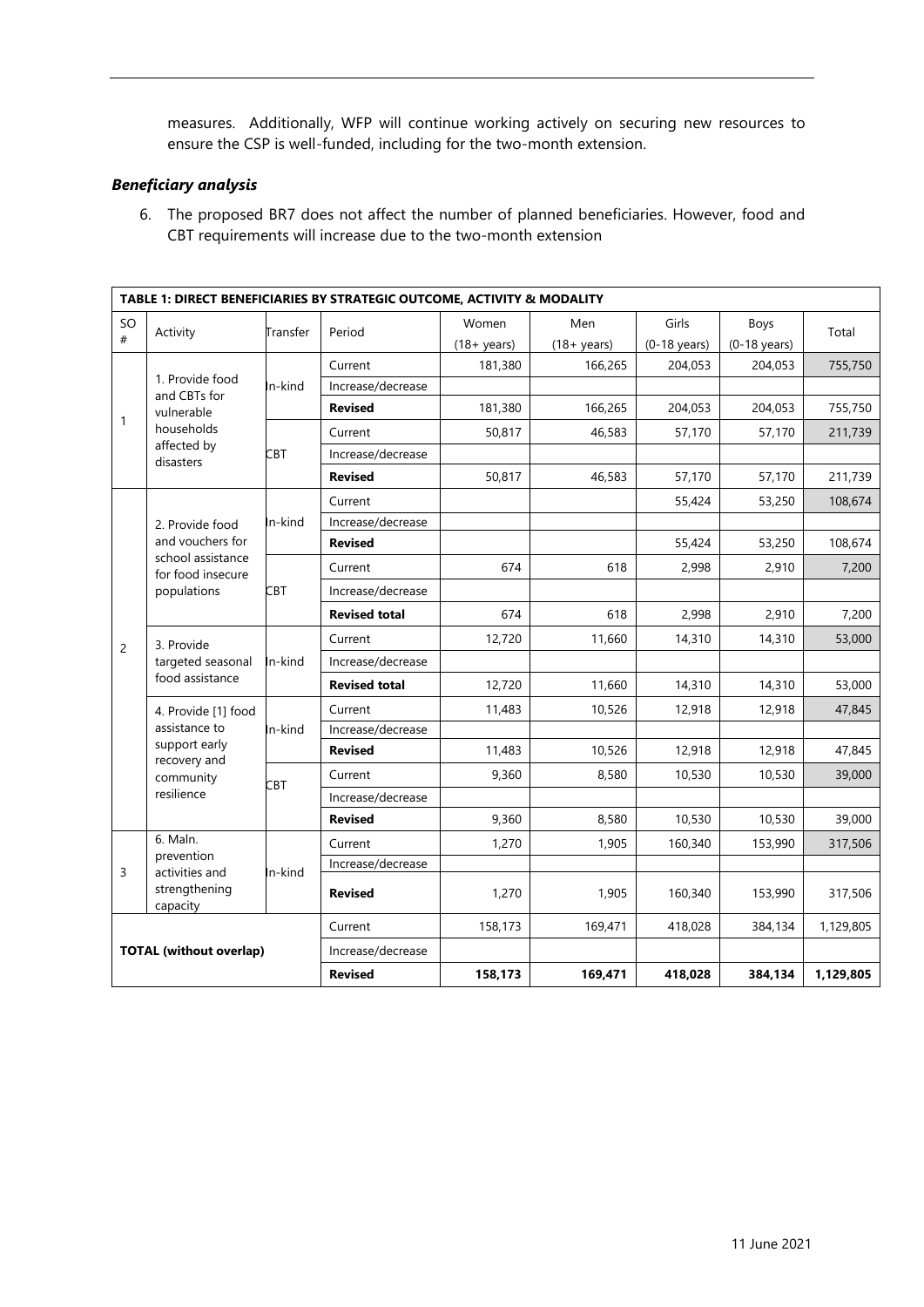| TABLE 2: FOOD RATION (g/person/day) or CASH-BASED TRANSFER VALUE (USD/person/day)<br>BY STRATEGIC OUTCOME AND ACTIVITY |                          |                          |                                               |                          |                                          |                                                  |                                               |                                                        |                                |            |
|------------------------------------------------------------------------------------------------------------------------|--------------------------|--------------------------|-----------------------------------------------|--------------------------|------------------------------------------|--------------------------------------------------|-----------------------------------------------|--------------------------------------------------------|--------------------------------|------------|
| <b>Strategic Outcome</b>                                                                                               |                          |                          |                                               | $\mathbf{1}$             |                                          |                                                  |                                               | $\overline{2}$                                         |                                | 3          |
| <b>Activity</b>                                                                                                        |                          |                          |                                               | $\mathcal{I}$            |                                          |                                                  |                                               | $\overline{c}$                                         |                                | 6          |
| <b>Beneficiary type</b>                                                                                                | <b>COVID</b><br>response | <b>COVID</b><br>response | <b>IDPs</b><br>(NW/SW<br>urban-peri<br>urban) | IDPs (Rura<br>I and DTR) | <b>IDPs (Urban</b><br>and Semi<br>urban) | <b>Refugees</b><br>(Nigeria inc.<br>contingency) | <b>IDPs (School</b><br>age children-<br>DTHR) | <b>IDPs (teachers</b><br>and school<br>administrators) | Children 6-<br>$23 \text{ mo}$ | <b>PLW</b> |
| <b>Modality</b>                                                                                                        | <b>CBT</b>               | <b>CBT</b>               | <b>CBT/MPC</b>                                | Food                     | Food                                     | Food                                             | Food                                          | Food                                                   | Food                           | Food       |
| Cereals                                                                                                                |                          |                          |                                               | 262.5                    | 175                                      | 350                                              | 333.33                                        | 333.33                                                 |                                |            |
| Pulses                                                                                                                 |                          |                          |                                               | 75                       | 50                                       | 100                                              |                                               |                                                        |                                |            |
| Oil                                                                                                                    |                          |                          |                                               | 26.25                    | 17.5                                     | 35                                               | 30.33                                         | 30.33                                                  |                                |            |
| Salt                                                                                                                   |                          |                          |                                               | 3.75                     | 2.5                                      | 5                                                |                                               |                                                        |                                |            |
| Sugar                                                                                                                  |                          |                          |                                               |                          |                                          |                                                  |                                               |                                                        |                                |            |
| Supercereal                                                                                                            |                          |                          |                                               | 37.5                     | 25                                       | 50                                               |                                               |                                                        |                                |            |
| Supercereal Plus                                                                                                       |                          |                          |                                               |                          |                                          |                                                  |                                               |                                                        | 100                            | 100        |
| Micronutrient powder                                                                                                   |                          |                          |                                               |                          |                                          |                                                  |                                               |                                                        |                                |            |
| Total kcal/day                                                                                                         |                          |                          |                                               | 1577                     | 1055                                     | 2056                                             | 1464                                          | 1464                                                   | 394                            | 394        |
| % kcal from protein                                                                                                    |                          |                          |                                               | 10.6                     | 10.5                                     | 14.2                                             | 6                                             | 6                                                      | 16.6                           | 16.6       |
| Cash-based transfers<br>(USD/person/day; use<br>average as needed)                                                     | 0.277                    | 0.333                    | 0.472                                         |                          |                                          |                                                  |                                               |                                                        |                                |            |
| Number of feeding days<br>per year                                                                                     | 180                      | 180                      | 180                                           | 360                      | 360                                      | 360                                              | 270                                           | 270                                                    | 360                            | 360        |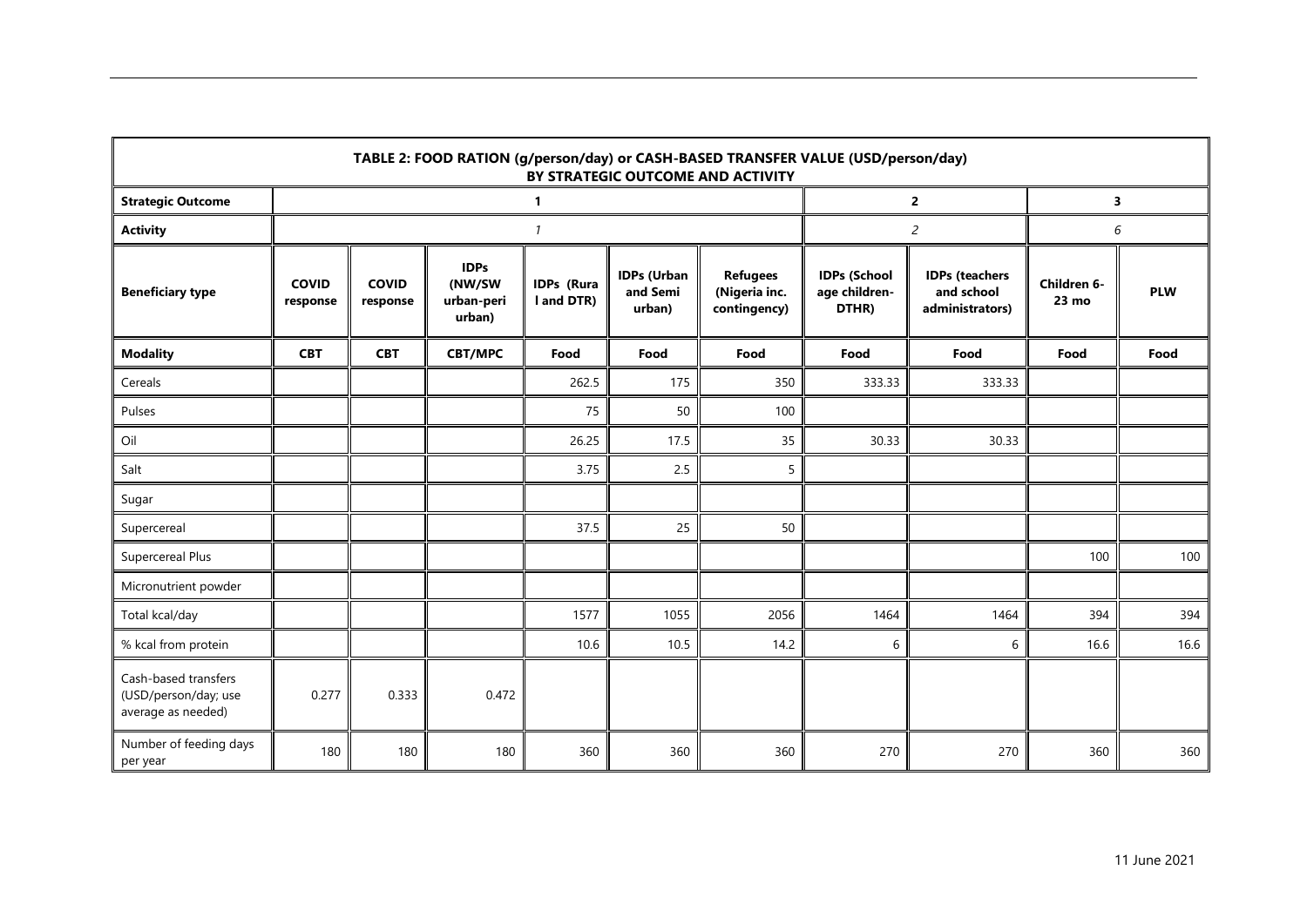| TABLE 3: TOTAL FOOD/CASH-BASED TRANSFER REQUIREMENTS AND VALUE |                       |             |            |                 |                       |             |  |  |  |
|----------------------------------------------------------------|-----------------------|-------------|------------|-----------------|-----------------------|-------------|--|--|--|
| Food type / cash-based<br>transfer                             | <b>Current Budget</b> |             |            | <b>Increase</b> | <b>Revised Budget</b> |             |  |  |  |
|                                                                | Total (mt)            | Total (USD) | Total (mt) | Total (USD)     | Total (mt)            | Total (USD) |  |  |  |
| Cereals                                                        | 176 129               | 60 362 094  | 9 5 9 5    | 3 8 3 8 5 5 1   | 185 723               | 64 200 645  |  |  |  |
| Pulses                                                         | 52 210                | 26 044 819  | 2891       | 1459634         | 55 100                | 27 504 453  |  |  |  |
| Oil and Fats                                                   | 17 710                | 16 062 016  | 964        | 921898          | 18 675                | 16 983 914  |  |  |  |
| Mixed and blended foods                                        | 46 449                | 40 762 818  | 2072       | 2 190 524       | 48 5 21               | 42 953 341  |  |  |  |
| Other                                                          | 2 5 5 6               | 515 606     | 139        | 30 582          | 2695                  | 546 188     |  |  |  |
| <b>TOTAL (food)</b>                                            | 295 054               | 143 747 353 | 15 660     | 8441189         | 310714                | 152 188 542 |  |  |  |
| Cash-Based Transfers (USD)                                     |                       | 63 354 231  |            | 2 3 3 9 1 4 8   |                       | 65 693 379  |  |  |  |
| <b>TOTAL (food and CBT value</b><br>– USD)                     | 295 054               | 207 101 584 | 15 660     | 10780337        | 310714                | 217 881 921 |  |  |  |

| TABLE 4: COST BREAKDOWN OF THE REVISION ONLY (USD) |                           |                                      |                                      |                                      |                           |                           |              |  |  |
|----------------------------------------------------|---------------------------|--------------------------------------|--------------------------------------|--------------------------------------|---------------------------|---------------------------|--------------|--|--|
| <b>Strategic Result/</b><br><b>SDG Target</b>      | <b>SR 1 / SDG</b><br>2.1  | <b>SR1/</b><br>SDG 2.1               | <b>SR 2 / SDG</b><br>2.2             | SR 3/<br><b>SDG 2.3</b>              | SR 5 /<br><b>SDG 17.9</b> | SR 8 / SDG<br>17.16       | <b>TOTAL</b> |  |  |
| <b>Strategic outcome</b>                           | 01                        | 02                                   | 03                                   | 04                                   | 05                        | 06                        |              |  |  |
| <b>Focus Area</b>                                  | <b>Crisis</b><br>Response | <b>Resilience</b><br><b>Building</b> | <b>Resilience</b><br><b>Building</b> | <b>Resilience</b><br><b>Building</b> | Root<br><b>Causes</b>     | <b>Crisis</b><br>Response |              |  |  |
| <b>Transfer</b>                                    | 14 613 692                | 697 832                              | 1 355 639                            | 47 833                               | 14 500                    | 1 245 239                 | 17 974 735   |  |  |
| Implementation                                     | 1 561 632                 | 94 925                               | 247 973                              | 350                                  | 500                       | 59 443                    | 1964823      |  |  |
| <b>Direct support costs</b>                        |                           |                                      |                                      |                                      |                           |                           | 1 075 702    |  |  |
| <b>Subtotal</b>                                    |                           |                                      |                                      |                                      |                           |                           | 21 015 261   |  |  |
| Indirect support<br>costs                          |                           |                                      |                                      |                                      |                           |                           | 1 346 702    |  |  |
| <b>TOTAL</b>                                       |                           |                                      |                                      |                                      |                           |                           | 22 361 963   |  |  |

| TABLE 5: OVERALL CSP COST BREAKDOWN, FOLLOWING THE REVISION (USD) |                         |                         |                          |                          |                                  |                     |              |  |  |
|-------------------------------------------------------------------|-------------------------|-------------------------|--------------------------|--------------------------|----------------------------------|---------------------|--------------|--|--|
| <b>Strategic Result/</b><br><b>SDG Target</b>                     | SR 1/<br><b>SDG 2.1</b> | SR 1/<br><b>SDG 2.1</b> | SR 2 /<br><b>SDG 2.2</b> | SR 3 /<br><b>SDG 2.3</b> | <b>SR 5 /</b><br><b>SDG 17.9</b> | SR 8 /<br>SDG 17.16 | <b>TOTAL</b> |  |  |
| <b>Strategic outcome</b>                                          | 01                      | 02                      | 03                       | 04                       | 05                               | 06                  |              |  |  |
| <b>Focus Area</b>                                                 | <b>Crisis</b>           | <b>Resilience</b>       | <b>Resilience</b>        | <b>Resilience</b>        | Root                             | <b>Crisis</b>       |              |  |  |
|                                                                   | Response                | <b>Building</b>         | <b>Building</b>          | <b>Building</b>          | Causes                           | Response            |              |  |  |
| <b>Transfer</b>                                                   | 266 041 926             | 38 262 024              | 38 361 138               | 1419901                  | 4 7 7 5 7 7 3                    | 22 938 789          | 371 799 552  |  |  |
| Implementation                                                    | 30 066 556              | 9 161 979               | 6 140 713                | 8638                     | 212 786                          | 1996056             | 47 586 728   |  |  |
| Direct support<br>costs                                           | 15 358 511              | 2 531 709               | 2 3 3 3 3 2 4            | 80 893                   | 268 174                          | 1 342 743           | 21 915 355   |  |  |
| <b>Subtotal</b>                                                   | 311 466 993             | 49 955 713              | 46 835 175               | 1 509 432                | 5 256 733                        | 26 277 588          | 441 301 635  |  |  |
| Indirect support<br>costs                                         | 20 245 355              | 3 247 121               | 3 044 286                | 98 113                   | 341 688                          | 1 387 175           | 28 363 738   |  |  |
| <b>TOTAL</b>                                                      | 331 712 347             | 53 202 835              | 49 879 461               | 1607546                  | 5 5 9 8 4 2 1                    | 27 664 763          | 469 665 373  |  |  |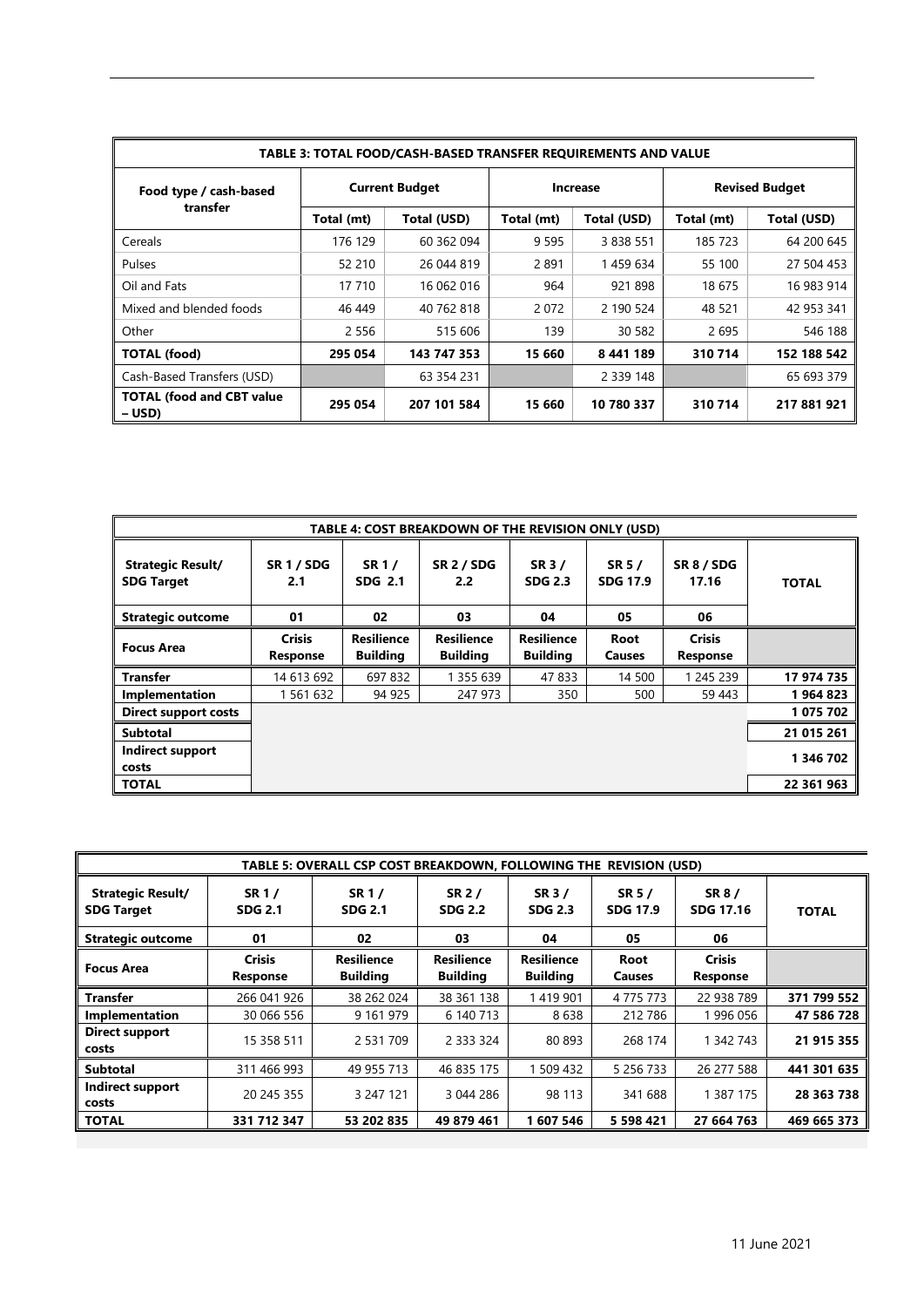# **3. APPROVED BY**

\_\_\_\_\_\_\_\_\_\_\_\_\_\_\_\_\_\_\_\_\_\_\_\_\_\_ Chris Nikoi Regional Director, RBD, WFP

Date:  $\frac{\sqrt{2}}{2}$